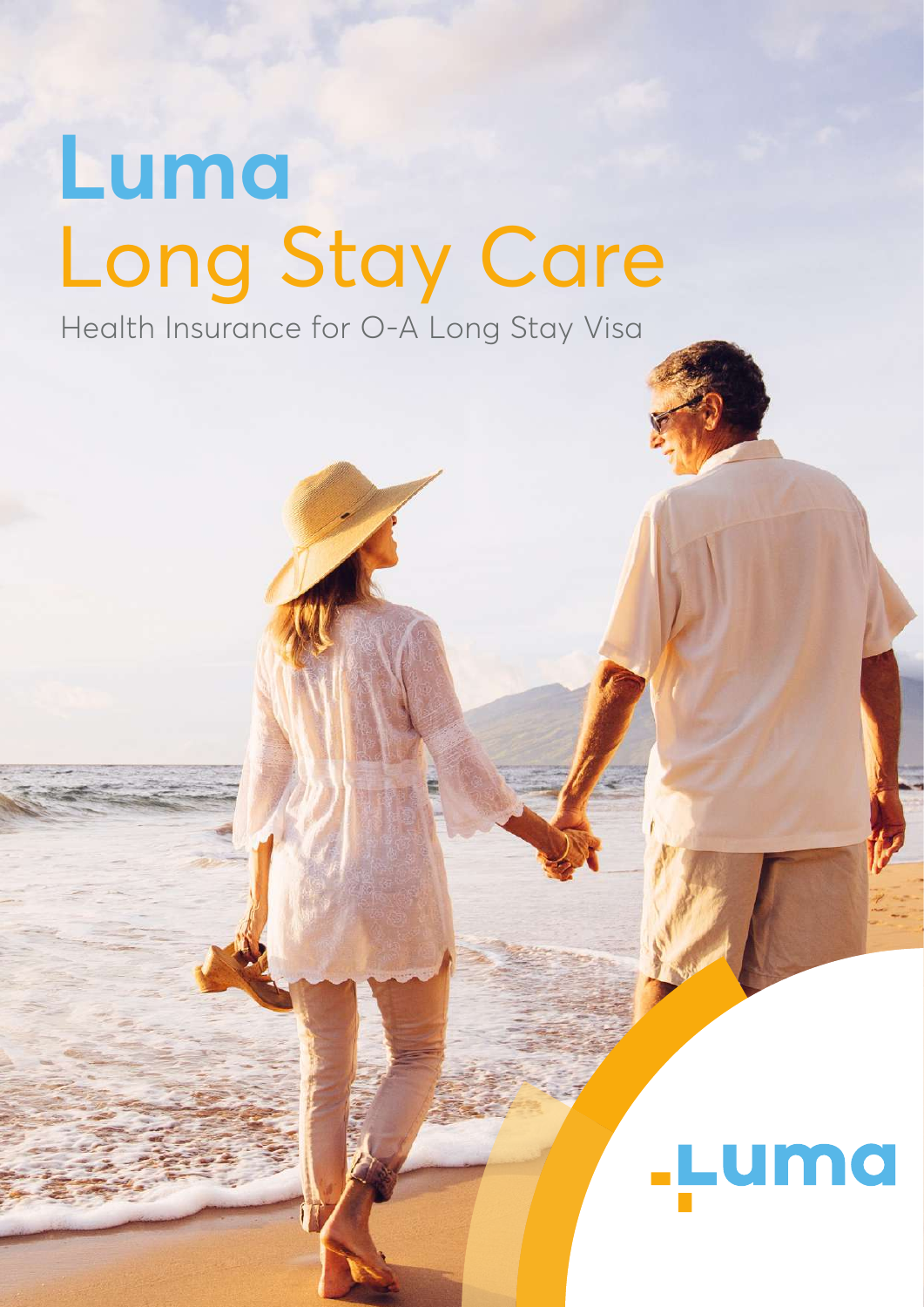The health care benefits of Luma Long Stay Care are insured by The Navakij Insurance Public Company Limited.



This brochure is for informational purposes only and is not an insurance contract. "Luma Long Stay Care" is the marketing name for the health insurance policy. Full details of coverage and exclusions are specified in the insurance policy wording.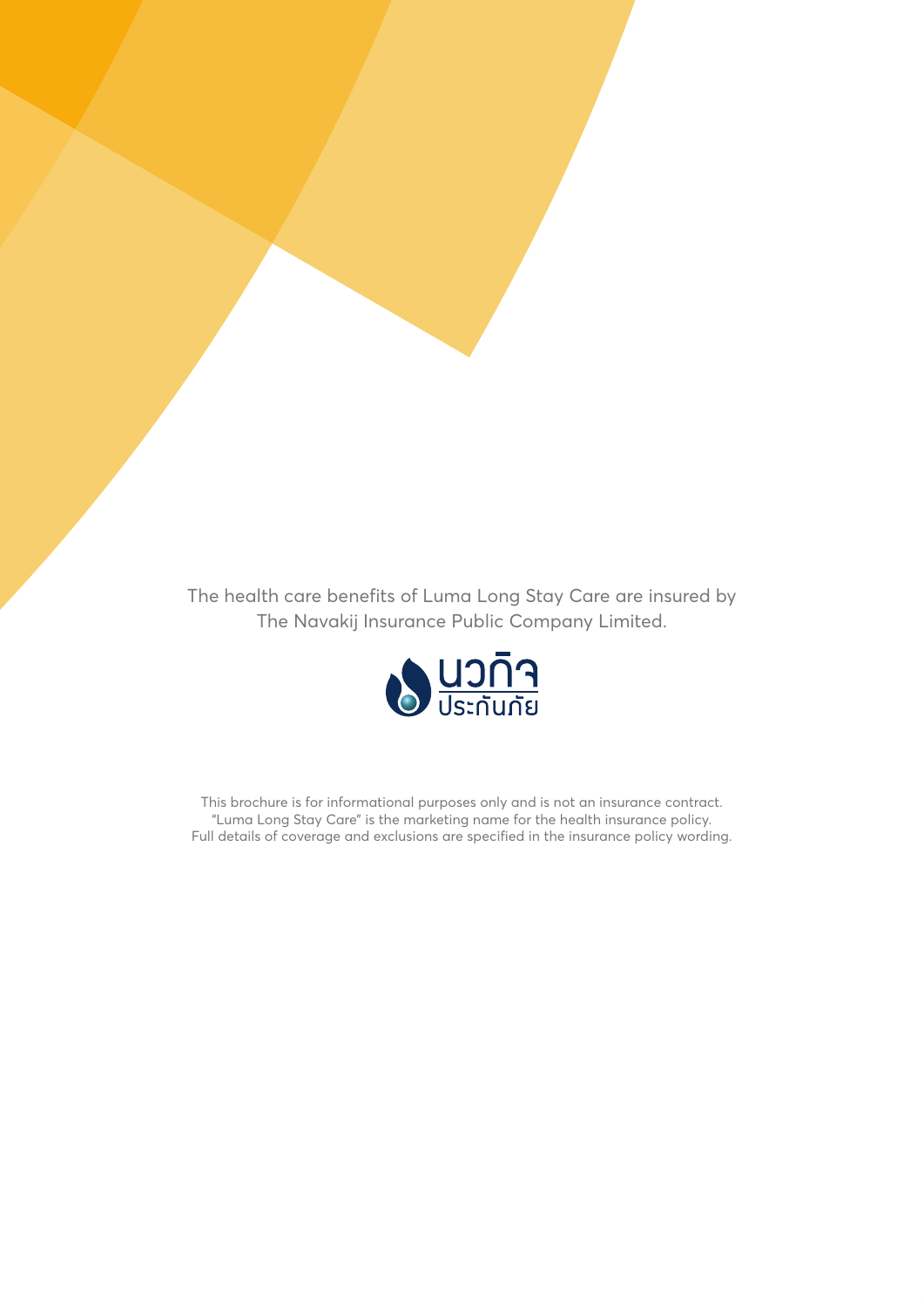### **Luma Long Stay Care** Overview **Health insurance for O-A Long Stay Visa**

The essential **The essential**  coverage for your **coverage for your**  worry-free life in **worry-free life in**  Thailand **Thailand**

- $\rightarrow$  Cover for Covid-19 and other medical expenses
- $\rightarrow$  Cashless Inpatient and Outpatient treatments within Navakij Insurance's hospital network
- $\rightarrow$  Affordable premiums and wide deductible range options applying to Inpatient benefits only
- $\rightarrow$  Limit per disability ensures a more flexible coverage, restoring the benefit limit for each new disease

Easy access to **Easy access to**  health insurance **health insurance**

- $\rightarrow$  Applicants up to 79 years old
- $\rightarrow$  Before 65 years old: no medical check up needed to apply
- $\rightarrow$  After 65 years old: Luma can assist in coordinating your personalised medical health check up in Thailand (fees related to the medical health check up are not included in the insurance policy).
- $\rightarrow$  Renewable until 90 years old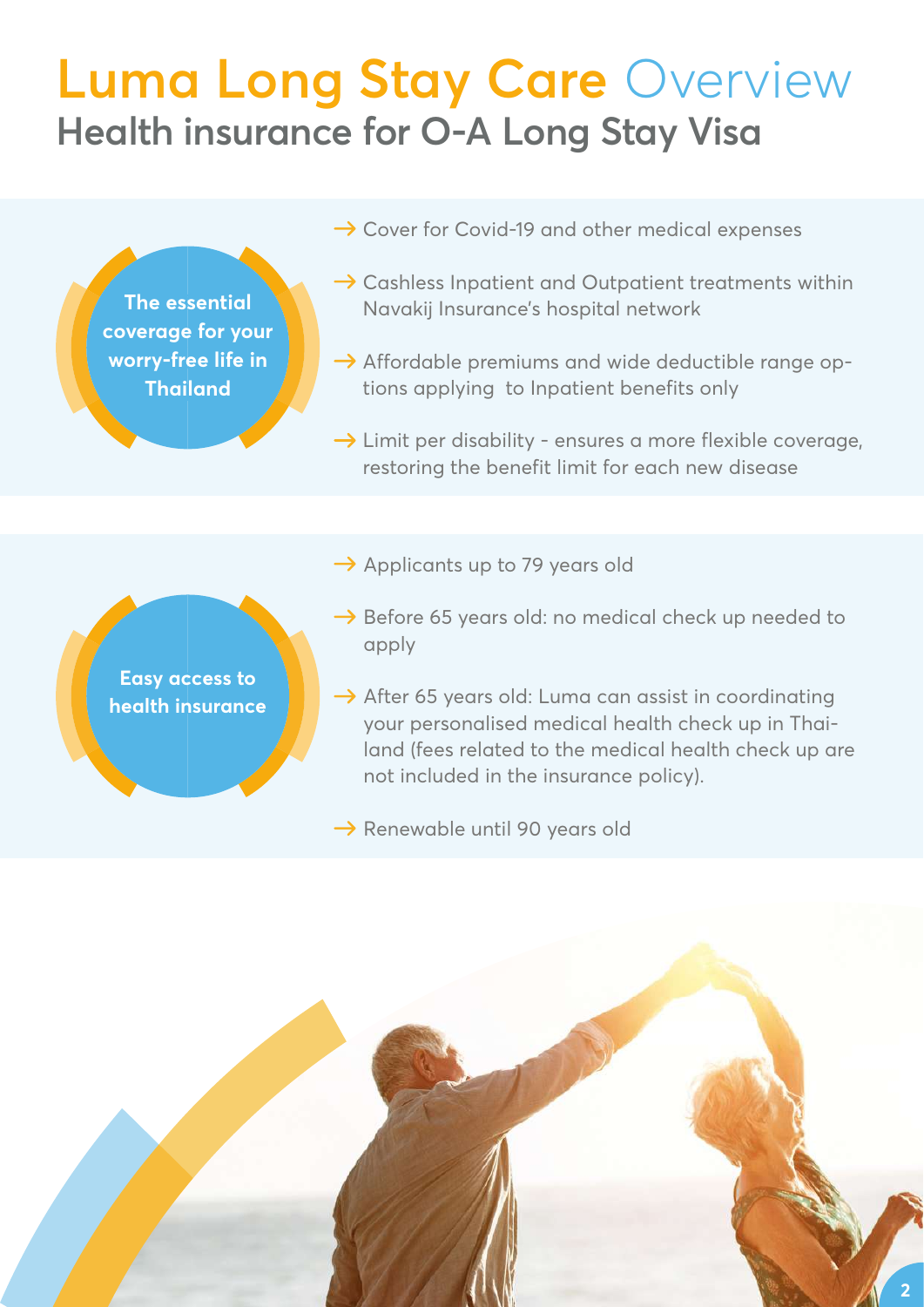## **Luma Long Stay Care** Benefits

#### **1. INPATIENT BENEFITS (OVER 6 HOURS ADMISSION)**

| Overall maximum Inpatient benefit payable per disability under<br>the plan (including in 1)                                                                                                                                   | <b>THB 450,000</b>                                                                                                                            |  |  |  |  |  |  |
|-------------------------------------------------------------------------------------------------------------------------------------------------------------------------------------------------------------------------------|-----------------------------------------------------------------------------------------------------------------------------------------------|--|--|--|--|--|--|
| a. Hospital room and board per day inclusive of nursing care per day (max 60 days per disability)                                                                                                                             |                                                                                                                                               |  |  |  |  |  |  |
| <b>Normal Room</b>                                                                                                                                                                                                            | <b>THB 2,000</b>                                                                                                                              |  |  |  |  |  |  |
| Intensive Care Unit (I.C.U.) (max 30 days per disability)                                                                                                                                                                     | <b>THB 4,000</b>                                                                                                                              |  |  |  |  |  |  |
| b. Hospital general expenses (max per disability)                                                                                                                                                                             | <b>THB 50,000</b>                                                                                                                             |  |  |  |  |  |  |
| Outpatient follow-up treatment within 30 days after hospital's<br>discharge (including in b)                                                                                                                                  | Up to hospital general<br>expenses                                                                                                            |  |  |  |  |  |  |
| Emergency outpatient treatment for accident - 1 <sup>st</sup> visit within 24h<br>of emergency inclusive of follow up treatment within 30 days<br>(including in b)                                                            | <b>THB 4,000</b>                                                                                                                              |  |  |  |  |  |  |
| Ambulance service per time (including in b)                                                                                                                                                                                   | <b>THB 1,500</b>                                                                                                                              |  |  |  |  |  |  |
| Remark: Medical expenses provided for bone marrow<br>transplantation, organ transplant, kidney dialysis (maximum per<br>year) (limit including in b)                                                                          | THB 20,000                                                                                                                                    |  |  |  |  |  |  |
| c. Surgeon's fees per disability (per surgical schedule)                                                                                                                                                                      | <b>THB 50,000</b>                                                                                                                             |  |  |  |  |  |  |
| d. Inpatient physician's fee for doctor visit (max 1 visit per day and 60<br>days per disability)                                                                                                                             | <b>THB 1,000</b>                                                                                                                              |  |  |  |  |  |  |
| e. Specialist consultation fee per disability                                                                                                                                                                                 |                                                                                                                                               |  |  |  |  |  |  |
| Specialist consultation fee in case of non-surgical (including in b)                                                                                                                                                          | <b>THB 3,000</b>                                                                                                                              |  |  |  |  |  |  |
| Specialist consultation fee in case of surgical (including in c)                                                                                                                                                              | <b>THB 4,000</b>                                                                                                                              |  |  |  |  |  |  |
| f. Major medical expenses: Major medical pays 90% in excess of<br>the basic inpatient benefits (excluding hospital room & board per<br>day inclusive of nursing care, ambulance fee)                                          | 90%                                                                                                                                           |  |  |  |  |  |  |
| <b>Deductible for Inpatient Benefits (per disability)</b><br>The first fixed amount of eligible medical expenses per disability<br>for which the covered person is responsible for paying as stated<br>in the policy schedule | No deductible<br><b>THB 20,000</b><br><b>THB 40,000</b><br><b>THB 60,000</b><br><b>THB 80,000</b><br><b>THB 100,000</b><br><b>THB 200,000</b> |  |  |  |  |  |  |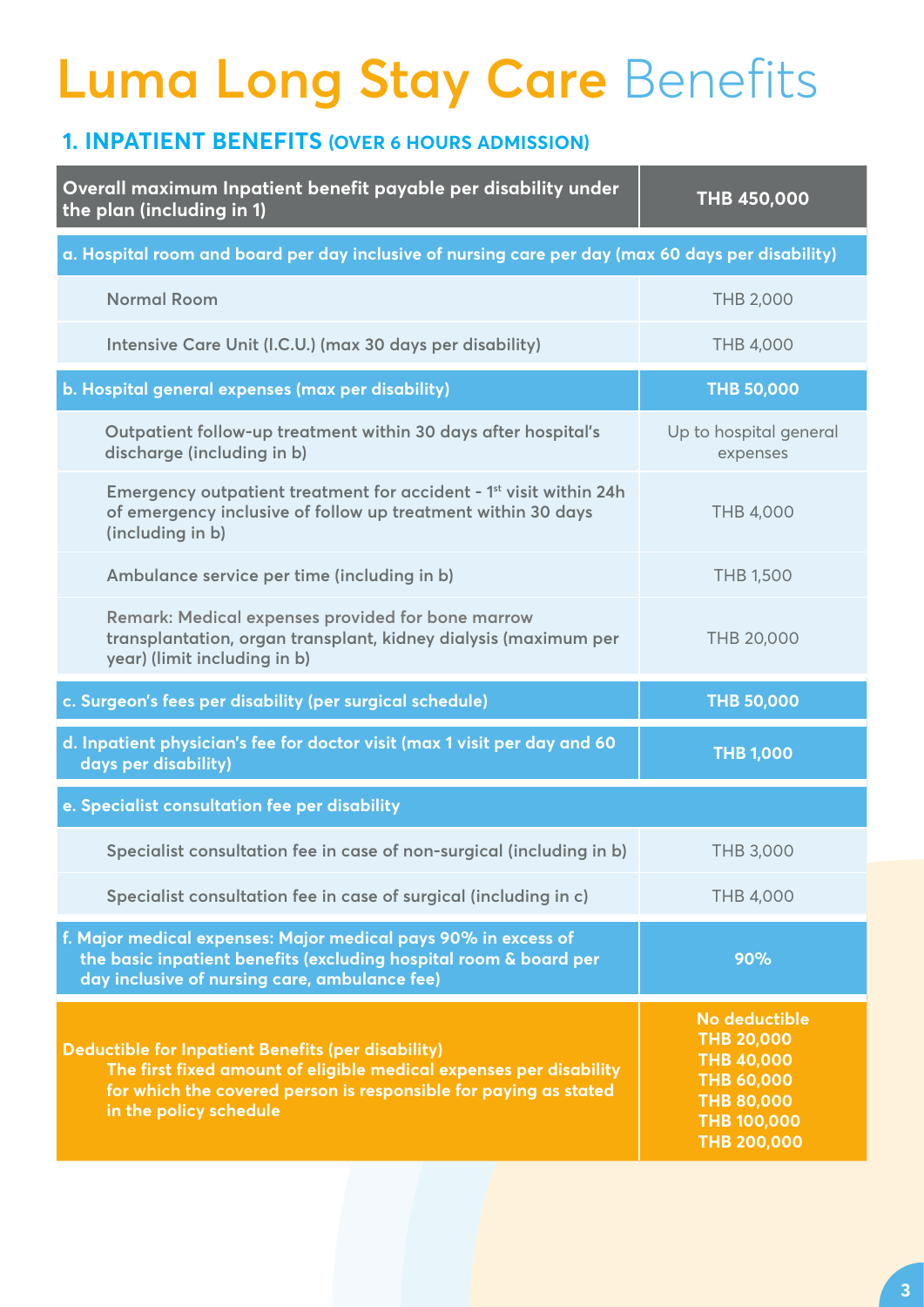#### **2. OUTPATIENT BENEFITS**

|                     | Overall maximum Outpatient benefit payable per year under the<br>plan    | <b>THB 45,000</b>                                        |  |
|---------------------|--------------------------------------------------------------------------|----------------------------------------------------------|--|
| Max limit per visit | Pays 100% for doctor's consultation fee, medicine, X-Ray, lab test, etc. | 1,500 with max 1 visit per<br>day and 30 visits per year |  |

#### **3. PERSONAL ACCIDENT**

**Loss of life, dismemberment, loss of sight, hearing, speech or permanent including driving or riding as a passenger on motorcycles** 

**Up to THB 100,000**

#### **4. TABLE OF PREMIUM (IN THB)**

| Age                | <b>No</b><br>deductible | <b>THB 20,000</b><br>deductible                                 | <b>THB 40,000</b><br>deductible | <b>THB 60,000</b><br>deductible | <b>THB 80,000</b><br>deductible | <b>THB 100,000</b><br>deductible | <b>THB 200,000</b><br>deductible |
|--------------------|-------------------------|-----------------------------------------------------------------|---------------------------------|---------------------------------|---------------------------------|----------------------------------|----------------------------------|
|                    |                         | Deductibles applied to Inpatient Benefits only (per disability) |                                 |                                 |                                 |                                  |                                  |
| $6 - 10$           | 39,135                  | 27,490                                                          | 19,728                          | 17,786                          | 15,846                          | 13,905                           | 11,965                           |
| $11 - 15$          | 30,001                  | 21,097                                                          | 15,162                          | 13,677                          | 12,192                          | 10,709                           | 9,224                            |
| $16 - 20$          | 26,577                  | 18,699                                                          | 13,448                          | 12,135                          | 10,822                          | 9,511                            | 8,197                            |
| $21 - 25$          | 27,200                  | 20,297                                                          | 14,590                          | 13,163                          | 11,735                          | 10,309                           | 8,882                            |
| $26 - 30$          | 24,700                  | 19,499                                                          | 14,020                          | 12,648                          | 11,278                          | 9,909                            | 8,539                            |
| $31 - 35$          | 24,190                  | 19,499                                                          | 14,020                          | 12,648                          | 11,278                          | 9,909                            | 8,539                            |
| $36 - 40$          | 25,580                  | 21,897                                                          | 15,733                          | 14,192                          | 12,650                          | 11,109                           | 9,567                            |
| $41 - 45$          | 28,360                  | 22,695                                                          | 16,303                          | 14,705                          | 13,107                          | 11,509                           | 9,911                            |
| 46-50              | 31,230                  | 28,290                                                          | 20,299                          | 18,301                          | 16,303                          | 14,305                           | 12,307                           |
| $51 - 55$          | 34,510                  | 29,888                                                          | 21,441                          | 19,328                          | 17,216                          | 15,103                           | 12,992                           |
| $\overline{56-60}$ | 39,465                  | 37,880                                                          | 27,148                          | 24,465                          | 21,782                          | 19,099                           | 16,416                           |
| $61 - 65$          | 55,148                  | 38,708                                                          | 27,750                          | 25,008                          | 22,269                          | 19,529                           | 16,790                           |
| 66-70              | 60,946                  | 42,795                                                          | 30,693                          | 27,668                          | 24,642                          | 21,617                           | 18,591                           |
| $71 - 75$          | 79,932                  | 56,130                                                          | 40,262                          | 36,294                          | 32,326                          | 28,360                           | 24,392                           |
| 76-80              | 93,192                  | 65,450                                                          | 46,956                          | 42,333                          | 37,709                          | 33,086                           | 28,462                           |

All prices are in THB and inclusive of taxes.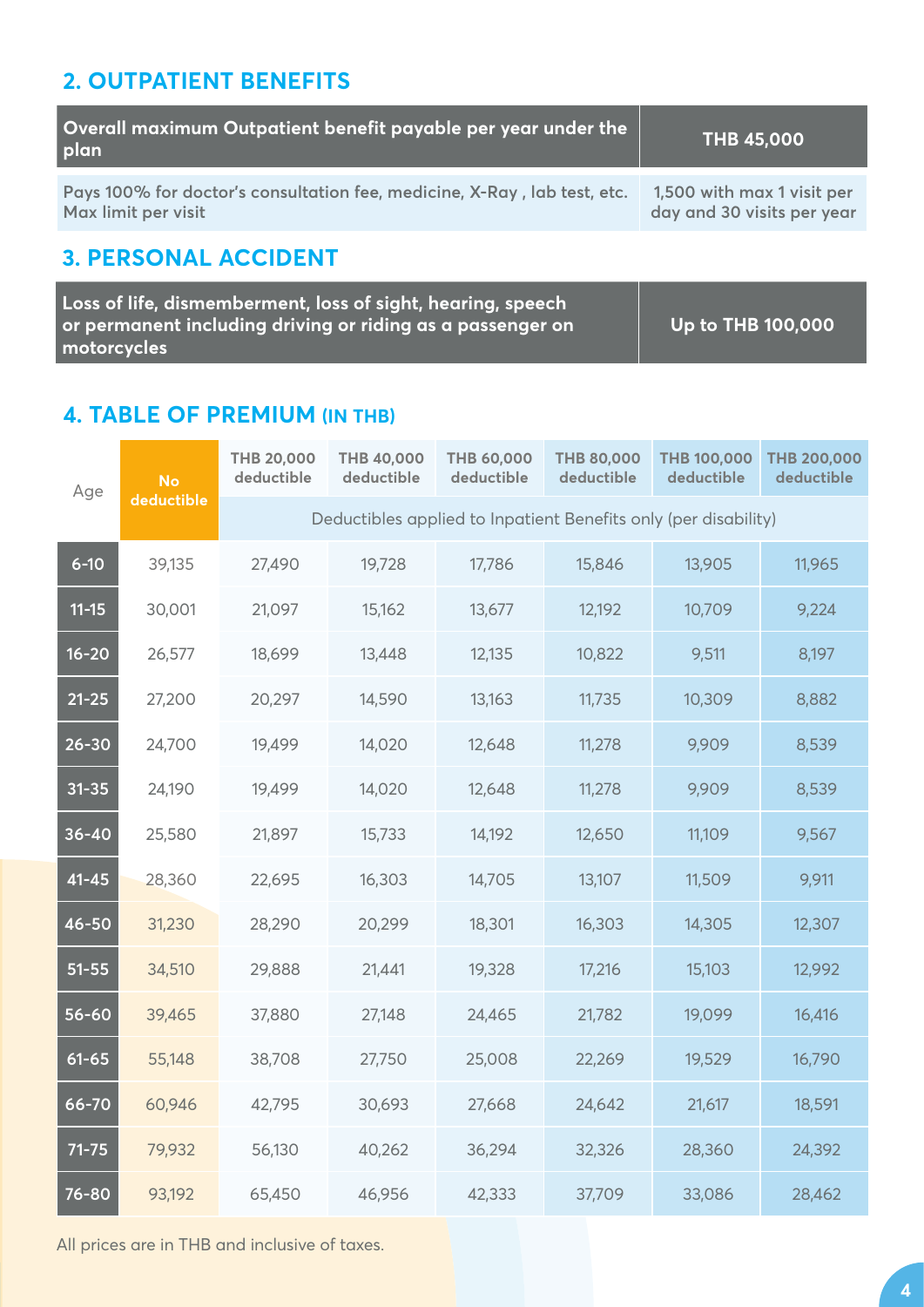## **Frequently Asked Questions**

**This health insurance policy meets all the requirements to apply and renew O-A Long Stay Visas in Thailand. Insurance policy holders will receive an Insurance Certificate to support their visa applications.**

#### **1. Who can apply as a planholder?**

Individuals between 18 and 79 years old can apply to this health insurance policy. We calculate the insurance premium based on the age of the applicant upon application date.

#### **2. What is the area of coverage of this health insurance policy?**

This health insurance covers only in Thailand.

#### **3. Is a health medical check up compulsory to apply? Can Luma assist in coordinating this medical check up?**

Before 65 years old, no medical check up is needed to apply to this health insurance.

After 65 years old, a medical check up is needed to apply to this health insurance. Please refer to your health insurance consultant to know the detailed list of medical tests required.

Luma can assist in coordinating this medical check up in Thailand. Please note, fees related to the medical health check up are not included in the insurance policy.

#### **4. Can I add more people to the policy?**

Yes. You may add:

- Spouse of the Insured who is less than 79 years old.
- Legal children of the Insured or of the spouse from the age of 6 years but not over 20 years who is not yet married and is still attending school.

#### **5. When does my coverage begin? Are there any waiting periods?**

In the first year of the policy, the insured must pay the premium before or on the effective date. The coverage will commence from the effective date stated in the policy schedule.

There is a 30 days waiting period starting from the policy start date for any sickness, except for injuries following an accident.

A 120 days waiting period applies for the following diseases:

- Benign or malignant tumor or cancer or cystic mass
- Hemorrhoids
- Hernias
- Pterygium, pinguecula, cataract
- Tonsillectomy or adenoidectomy
- Stones
- Varicose Veins
- Endometriosis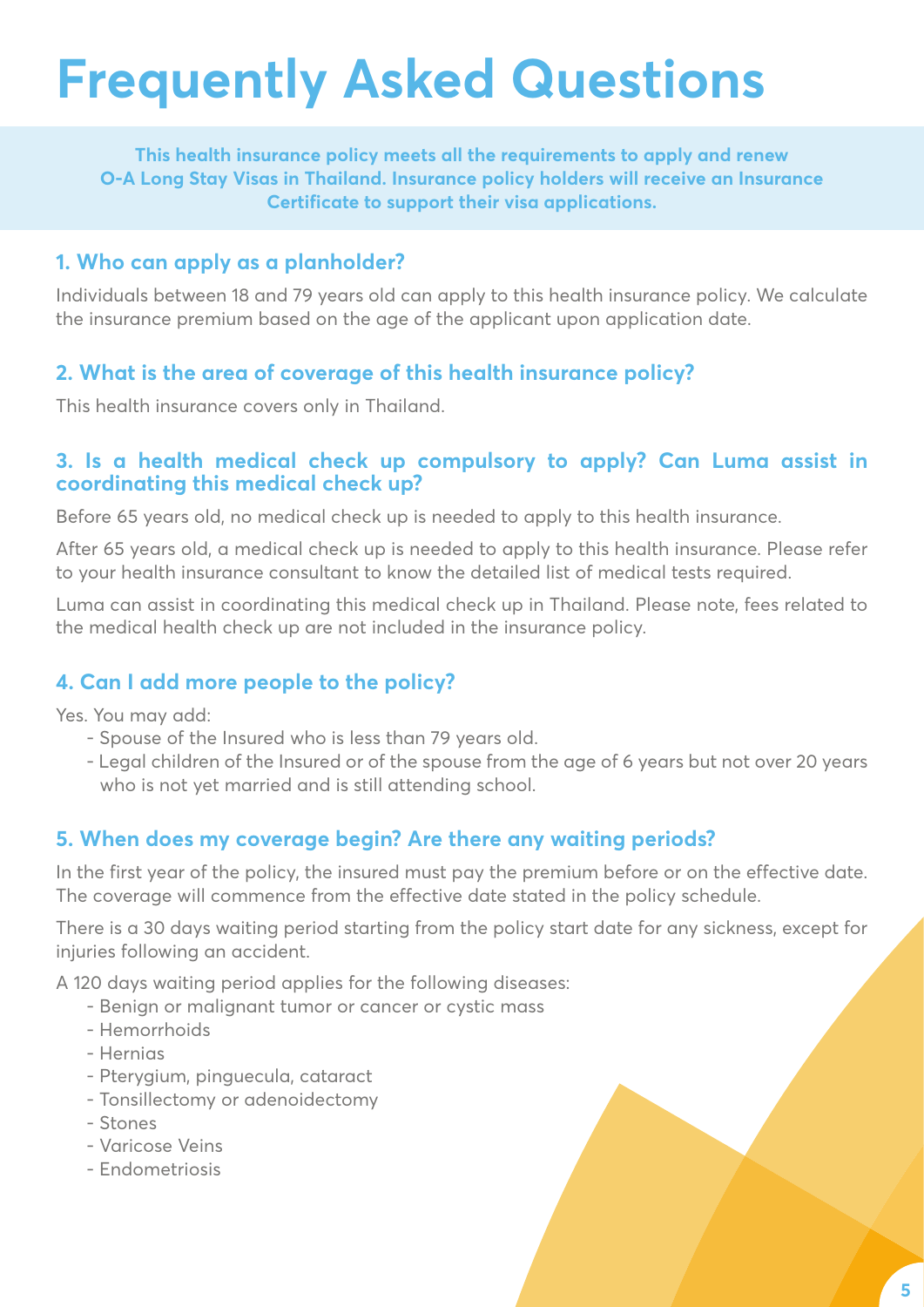#### **6. Are people with pre-existing conditions covered?**

Those who are aware of pre-existing medical conditions may apply - but pre-existing conditions may be excluded from coverage.

#### **7. Can I renew my policy?**

Yes, our plans can be renewed until 90 years old. The insurer reserves the right to adjust the insurance renewal premium according to your personal claim experience and increasing age.

#### **8. Can I visit a hospital of my choosing?**

Yes, you are free to choose any licensed medical or surgical provider in Thailand excluding any traditional medicine or alternative medicine provider.

#### **9. Do I need to pay upfront for my medical expenses?**

No, in most cases if you visit a hospital in our vast direct billing network, we will settle the bill with the hospital directly. In the event that you visit a hospital outside our network, you will need to submit us your claims.

#### **10. If I receive continuous treatments related to a previously covered injury or sickness, will the treatment costs be counted within the same disability limit?**

These treatments will be counted within the same disability limit, unless such treatments occur more than 90 days after the last related treatment date in case of a hospitalisation, or more than 14 days for outpatient treatments.

#### **11. What is the currency of this policy? What are the payment options?**

This policy is under Thai Baht (THB), applicable to both benefits and reimbursements. You may pay the full annual premium by bank transfer, debit card or credit card.